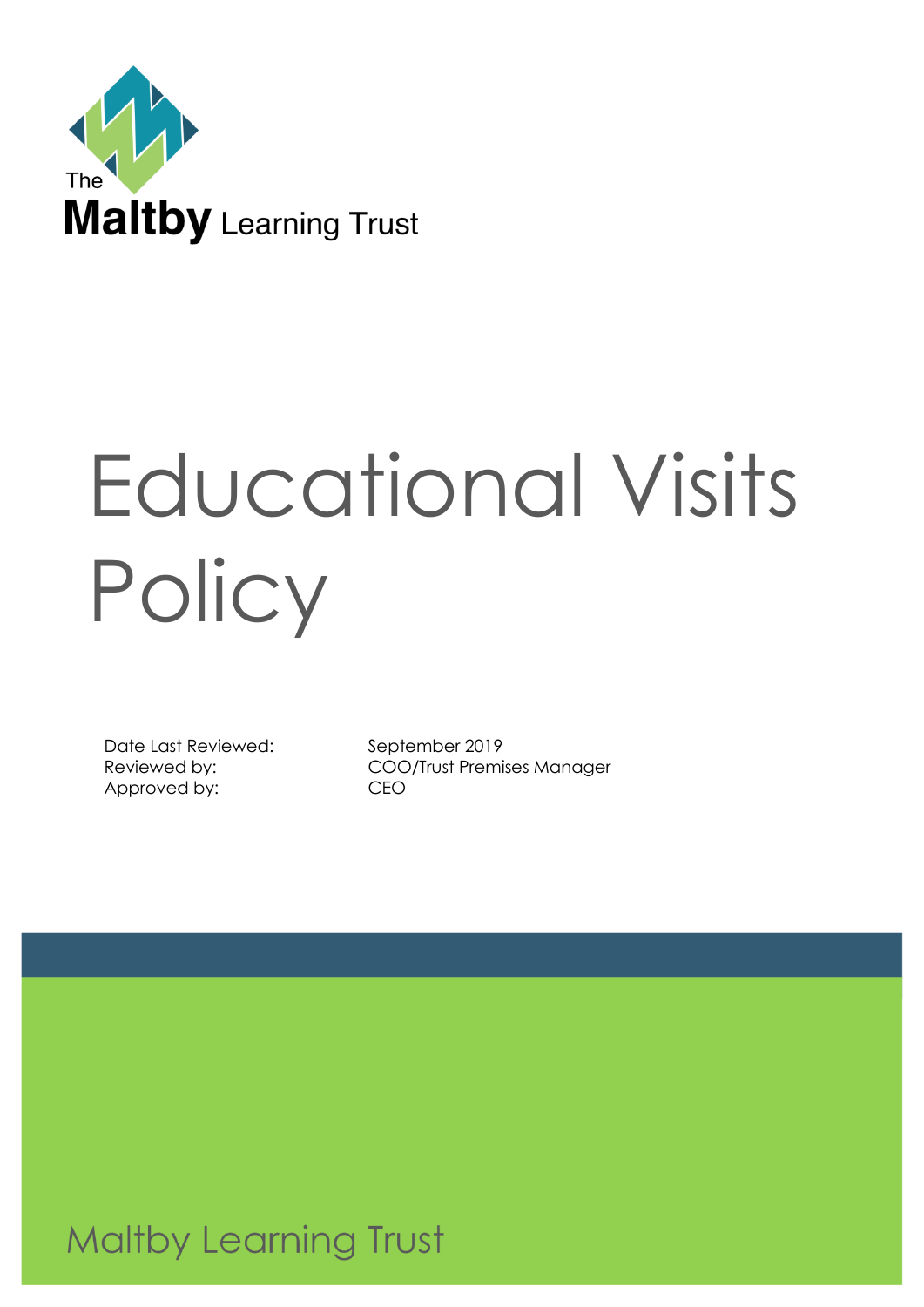# 1. POLICY STATEMENT

Maltby Learning Trust (MLT) believes that educational visits are an integral part of the entitlement of every student to an effective and balanced curriculum. Appropriately, planned visits are known to enhance learning and improve attainment, and so form a key part of what makes an MLT Academy, a supportive and effective learning environment. The benefits to students of taking part in visits and learning outside the classroom include, but are not limited to:

- Improvements in their ability to cope with change.
- Increased critical curiosity and resilience.
- Increased levels of trust and opportunities to examine the concept of trust (us in them, them in us, them in themselves, them in each other).
- Improved achievement and attainment across a range of curricular subjects. Students are active participants not passive consumers, and a wide range of learning styles can flourish.
- Enhanced opportunities for 'real world' 'learning in context' and the development of the social and emotional aspects of intelligence.
- Increased risk management skills through opportunities for involvement in practical riskbenefit decisions in a range of contexts, i.e. encouraging students to become more risk aware as opposed to risk averse.
- Greater sense of personal responsibility.
- Possibilities for genuine team working including enhanced communication skills.
- Improved environmental appreciation, knowledge, awareness and understanding of a variety of environments.
- Improved awareness and knowledge of the importance and practices of sustainability.
- Physical skill acquisition and the development of a fit and healthy lifestyle.

# 2. EDUCATIONAL VISITS

Any visit that leaves the school site is covered by this policy, whether as part of the curriculum, during school time, or outside of the normal school day.

In addition to this Educational Visits Policy, Maltby Learning Trust:

- 1. Adopts the Local Authority's (LA) document: 'Educational Visits Policy and Guidance (Circular 146)' (All staff have access to this via EVOLVE/EXEANT).
- 2. Uses EVOLVE/EXEANT, the web-based planning, notification, approval, monitoring and communication system for off-site activities.

All Academy staff are required to plan and execute visits in line with this document and the Local Authority policy. Staff are particularly directed to be familiar with the roles and responsibilities outlined within section 4.

# 3. TYPES OF EDUCATIONAL VISITS

There are three types of educational visits:

- 1. Routine local visits in the 'Extended Learning Locality' of the Academy (specified on the Academy website).
- 2. Day visits within the UK that do not involve an adventurous activity.
- 3. Visits that are overseas, and/or residential, and/or involve an adventurous activity.

# 4. ROLES AND RESPONSIBILITIES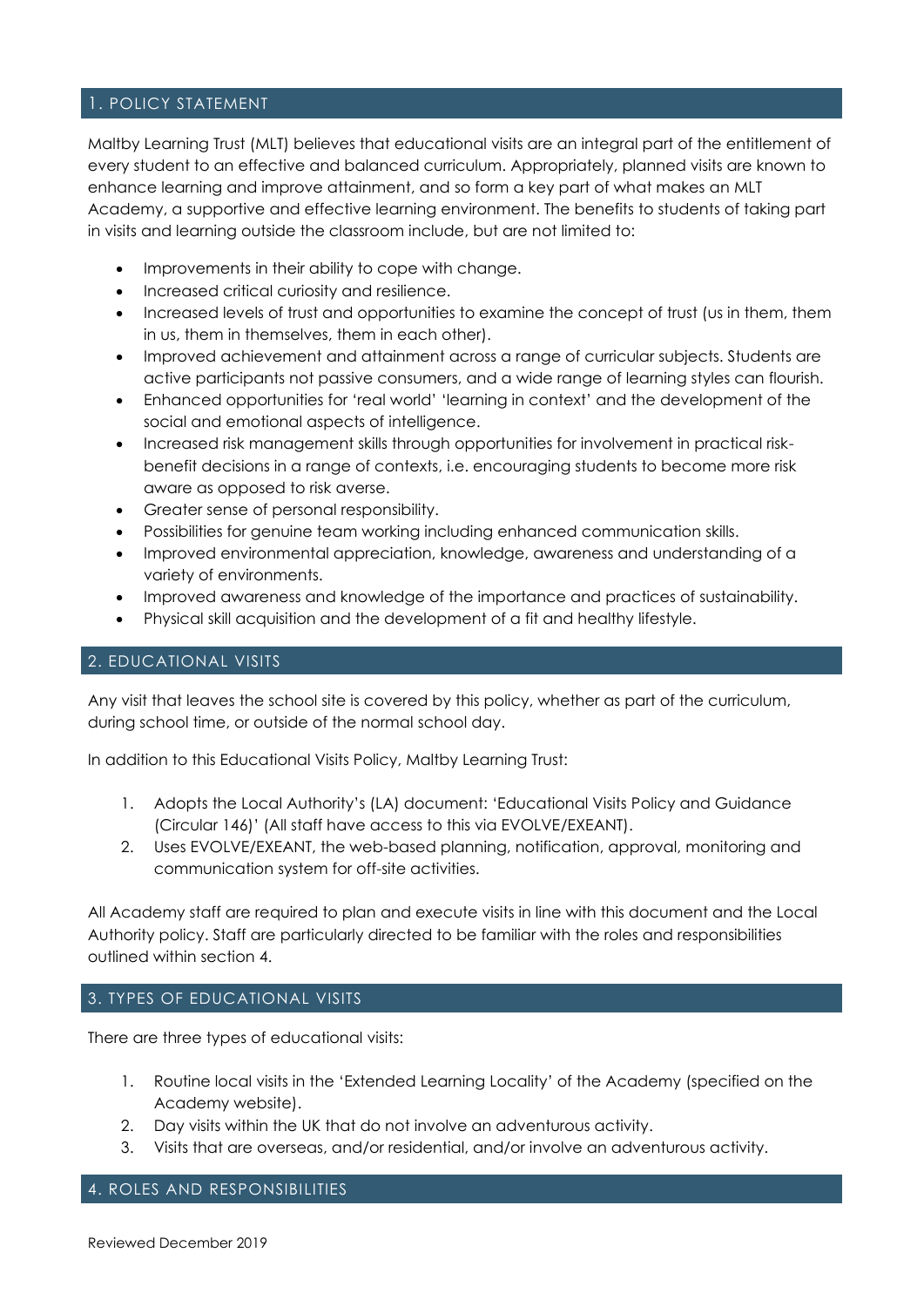# 4.1 VISIT LEADERS

Visit leaders are responsible for the planning of their visits, and for entering these on EVOLVE/EXEANT (where required). They should obtain outline permission for a visit from the Academy Principal or Educational Visits Coordinator prior to planning, and certainly before making any commitments. Visit leaders have responsibility for ensuring that their visits will comply with all relevant guidance and requirements.

#### 4.2 THE EDUCATIONAL VISITS COORDINATOR (EVC)

The Educational Visits Coordinator (EVC) will support and challenge colleagues over visits and learning outside the classroom (LOtC) activities. The EVC is the first point of contact for advice on visit related matters, and will check final visit plans on EVOLVE/EXEANT before submitting them to the Principal. The EVC sets up and manages the staff accounts on EVOLVE/EXEANT, and uploads generic documents etc.

#### 4.3 THE PRINCIPAL

The Academy Principal, alongside the EVC, has responsibility for authorising all visits and for submitting all overseas, residential or adventurous activity visits to the LA for approval, via EVOLVE/EXEANT.

#### 4.4 THE LOCAL GOVERNANCE COMMITTEE

The Academy's Local Governance Committee's role is that of a 'critical friend'. A governor will be designated a responsibility to carry out a sample check of a number of visits. Individual governors may request 'read-only' access to EVOLVE/EXEANT.

#### 4.5 THE LOCAL AUTHORITY

The Local Authority is responsible, through an SLA for the final approval (via EVOLVE/EXEANT) of all visits that are either overseas, residential, and/or involve an adventurous activity.

#### 4.6 MALTBY LEARNING TRUST

The Maltby Learning Trust uses the educational visits service level agreement to delegate the final approval (via EVOLVE/EXEANT) of all visits that are either overseas, residential, and/or involve an adventurous activity to The Local Authority for all Academies.

# 5. STAFF COMPETENCE

Staff competence is the single most important factor in the safe management of visits, and so MLT support Academy staff in developing their competence in the following ways:

- An apprenticeship system, where staff new to visits assist and work alongside experienced visit leaders before taking on a leadership role.
- Supervision by Academy senior staff on some educational visits.
- Support for staff to attend training courses relevant to their role, where necessary.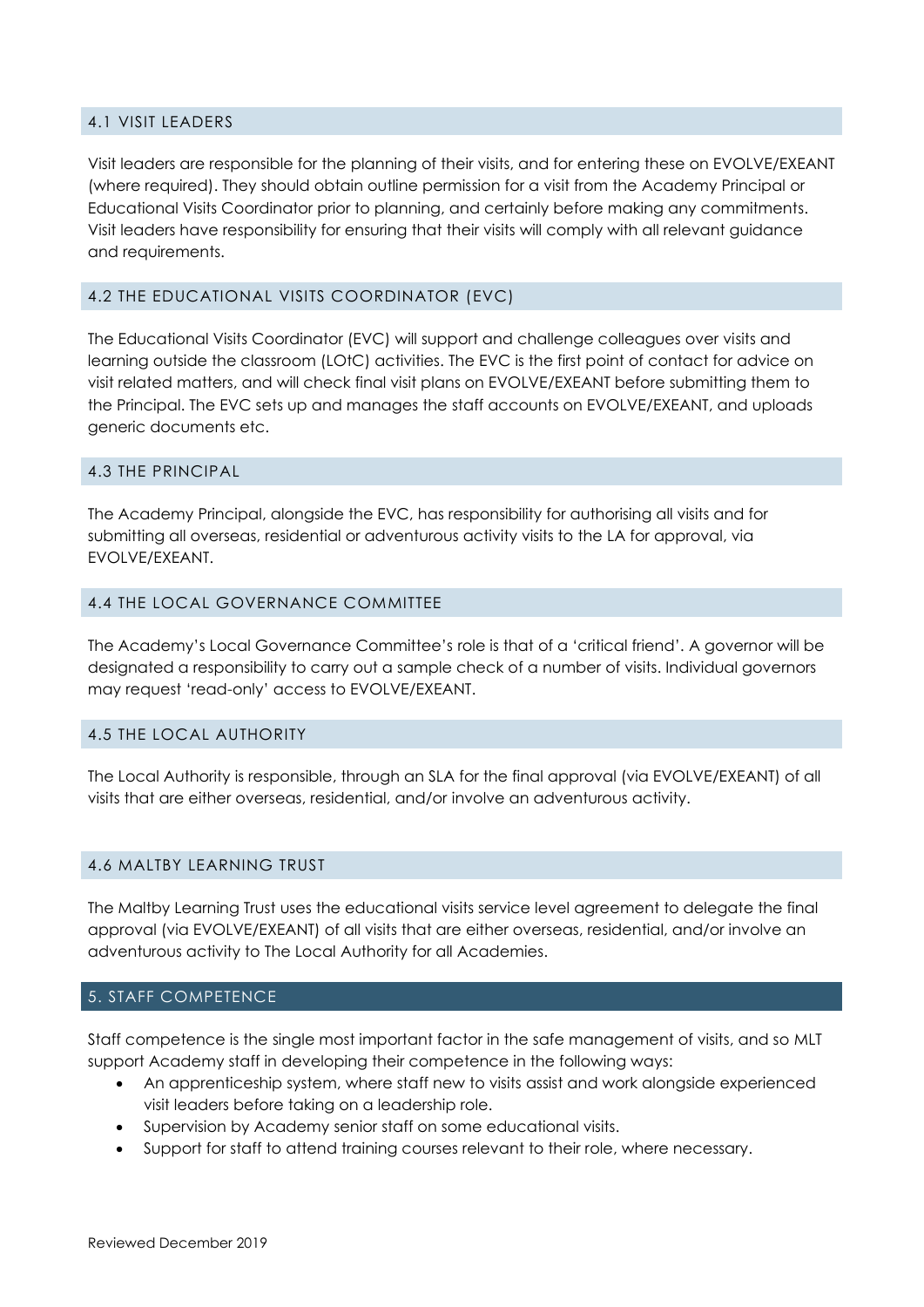In deciding whether a member of staff is competent to be a visit leader, the Academy Principal/EVC will take into account the following factors:

- Relevant experience.
- Previous relevant training.
- The prospective leader's ability to make dynamic risk management judgements, and take charge in the event of an emergency.
- Knowledge of the students, the venue, and the activities to be undertaken.

# 6. APPROVAL

The approval process is as follows for each type of visit:

- 1. Local visits follow the 'Extended Learning Locality' policy (Appendix 1).
- 2. Day visits within the UK that do not involve an adventurous activity are entered on EVOLVE/EXEANT, and must be submitted to the Academy Principal/EVC for checking at least 15 days in advance. Following checking, the Academy Principal will decide on approval.
- 3. Visits that are overseas, residential, and/or involve an adventurous activity (see LA guidance for definition of 'adventurous') are then submitted by the Academy Principal/EVC to the LA for approval.

# 7. EMERGENCY PROCEDURES

# **A critical incident is any incident where events go beyond the normal coping mechanisms and experience of the visit leadership team.**

Maltby Learning Trust has an emergency plan in place to deal with a critical incident during a visit (see Appendix 2). All staff on visits are familiar with this plan and it is tested at least bi-annually and following any major staffing changes.

When an incident overwhelms the establishment's emergency response capability, or where it involves serious injury or fatality, or where it is likely to attract media attention then assistance will be sought from the local authority.

Maltby Learning Trust will support any Academy where a major incident takes place, enabling Academy staff to focus on supporting students, staff and families; this includes any incident which is likely to attract media attention. When an incident overwhelms the Trust's emergency response capability, or where it involves serious injury or fatality, support will be sought from the Local Authority.

# 8. EDUCATIONAL VISITS CHECKLIST

The MLT checklist has been adapted from the LA's generic checklist. A visit should only go ahead if the answer to all relevant questions is 'YES'. The MLT checklist can be found at Appendix 1 and the generic LA checklist can be downloaded from the EVOLVE/EXEANT system resources.

The checklist should be used as an aide memoire for staff and/or the establishment EVC. It should be reviewed regularly to ensure it reflects best practice.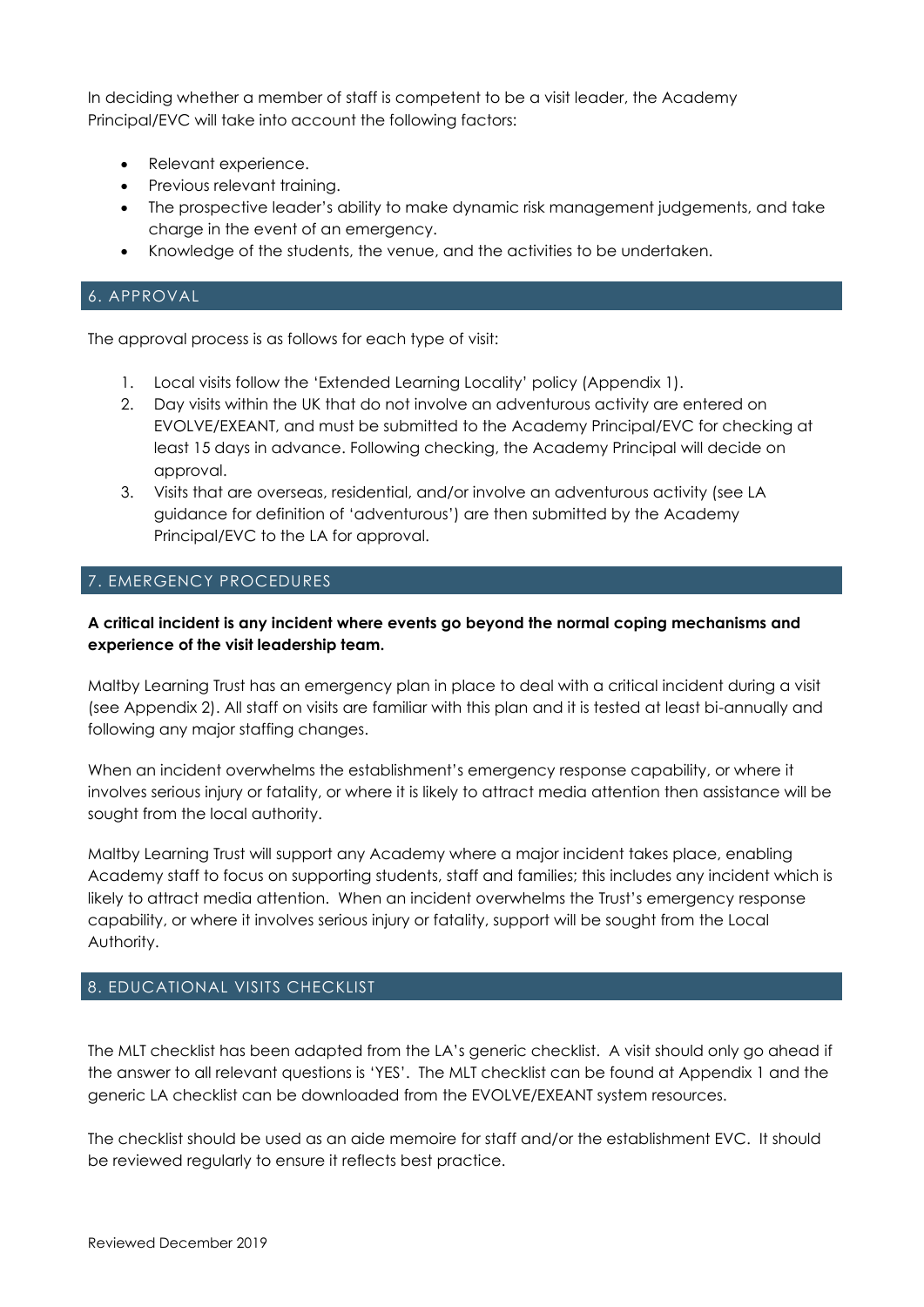# 9. PARENTAL CONSENT

The school obtains blanket consent at the start of each year for activities that fall within the 'Extended learning locality' (see Appendix 1). These include visits which fall within the academy's definition of a 'local visit', certain sporting activities, local walks etc. These are defined according to age/phase and the individual academy policy/definition (appendix 1). The academy may choose as a matter of course to inform parents that their children are going out of school.

Specific, (ie. one-off), parental consent must be obtained for all other visits. For these visits, sufficient information must be made available to parents (via EVOLVE/EXEANT, letters, meetings, etc), so that consent is given on a 'fully informed' basis. The level of information given to parents will be dependent on the activity being undertaken and the length of the visit. As a minimum a full itinerary must be provided with details of the main activities being undertaken.

It is MLT policy that any overseas or residential visit be preceded by parental information meetings to ensure parents are fully informed of all activities being undertaken. This ensures that parents are fully informed of the activities being undertaken and provided with details of the travel and accommodation. This enables fully informed consent to be given.

#### 10. BEHAVIOUR

Within Maltby Learning Trust, the Academy's Behaviour Policy applies equally to all children when they are being educated off-site. Indeed, being outside of the academy, expectations are even higher as children are acting as ambassadors for the school. MLT students are expected to behave courteously on all visits and towards to all members of the public that they meet. It is essential for their own safety that they listen carefully to their accompanying adults and act on any instructions given to them.

It is essential that all students actively participate in all aspects of the trip as these are an integral part of the educational experience. Students will always be reminded of the behaviour expectations before going off-site on their visit. The MLT reserves the right to remove students from a visit if behaviour falls below the levels expected of them.

#### 11. INCLUSION

Maltby Learning Trust is fully committed to inclusive practice, incorporating duties in line with the Equality Act 2010.

In MLT academies, the Principal will not exclude students with special educational, physical disabilities or medical needs from school visits. Every effort will be made to accommodate all children whilst maintaining the safety of everyone on the visit. This should include consulting parents, outside agencies (for example specialist nurses) and the moving and handling advisor. It will be the assumption that children with additional needs will take part in the same activities as others, or have a similar experience with reasonable adjustments which have been agreed in advance. Special attention should be given to appropriate supervision ratios and additional safety measures may need to be addressed at the planning stage. Separate visit specific risk assessments should be in place for any children with additional needs prior to a visit being approved.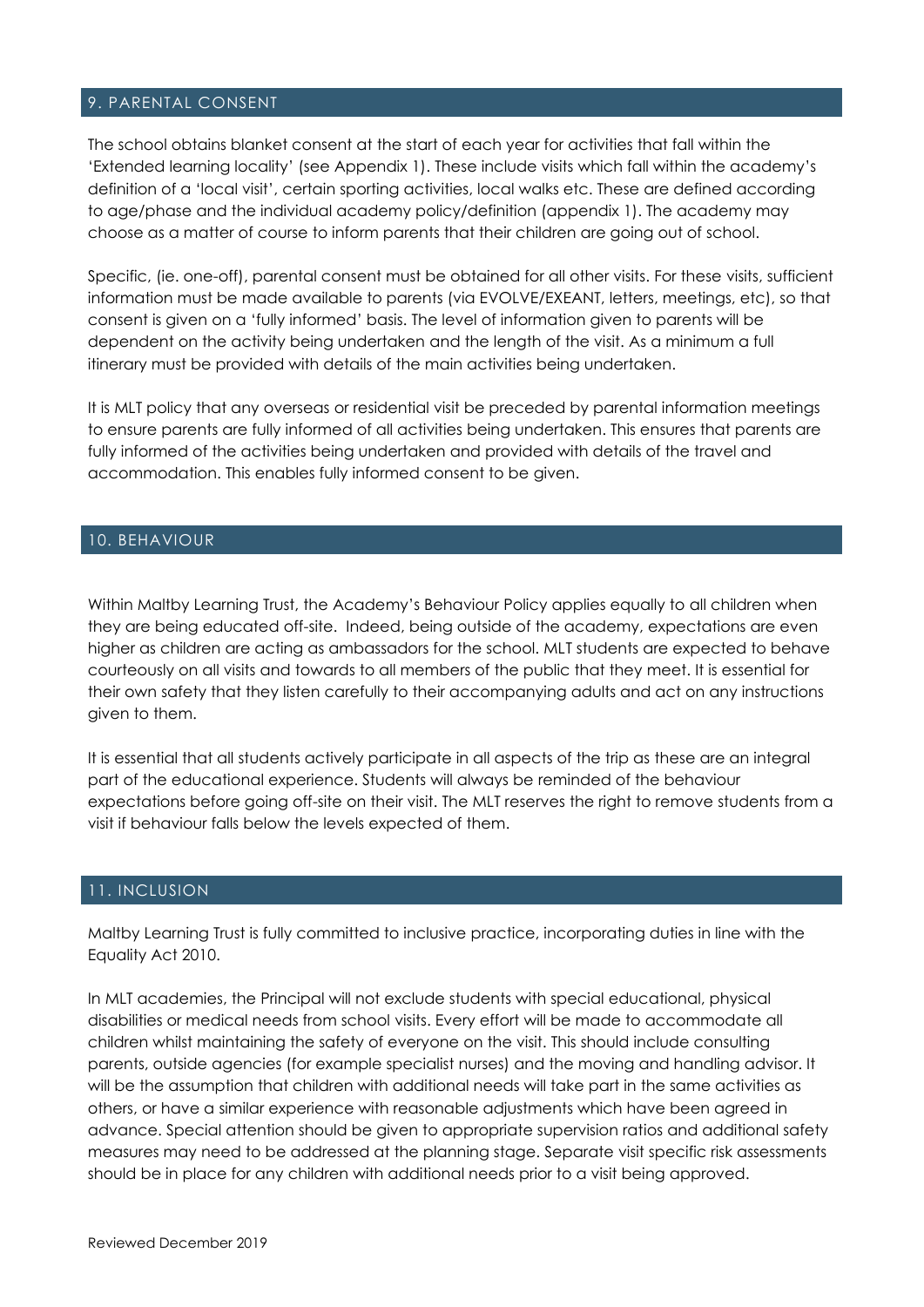# 12. CHARGING/FUNDING FOR VISITS

The cost of the visit must be clear to all concerned. Charging/funding for visits is covered in the 'MLT Charging and Remissions Policy'.

The standard paragraph below is used in letters sent home to parents regarding educational visits during term time, which states:

"The Government's Education Reform Act of 1988 no longer permits our school to make a mandatory charge for this venture as it takes place mainly during school hours. However, we are seeking a voluntary contribution of XX to cover our costs. Your son/daughter will still be entitled to participate, even if you do not wish to make this contribution. All parents must be aware that if contributions are not sufficient to meet our costs, we will have no alternative but to cancel the venture."

#### 13. INSURANCE

All Maltby Learning Trust Academies educational visits are covered through their insurers; Zurich Municipal.

#### 14. ACADEMY TRANSPORT

Where external providers are used to provide transport, these will be known, reputable companies. Any provider carrying MLT students will be required to complete the Transport Provider Statement (See EVOLVE/EXEACT resources) prior to a visit taking place.

#### **Academy Transport**

Drivers of academy minibuses and/or any other forms of academy transport are ultimately responsible for making sure vehicles are road worthy in all respects before leaving the school site.

Use of Academy transport is covered in the 'MLT Mini Bus Policy'.

#### **Use of Staff Cars to Transport Students**

Staff may use their own vehicles for school visits. However, the Trust needs to ensure their vehicle is roadworthy. Any driver wishing to use their car to transport MLT students should present a valid insurance certificate (including business cover), valid driver's license and MOT (if car over 3 years old) to academy admin staff/the EVC. If this information is not forthcoming students will not be transported.

Staff using their own vehicles for educational visits are covered by the Academy/Trust insurance, however as an additional protection the Trust requires all staff doing so to have business cover on their personal policy. Academy/Trust ensures that those staff who do transport students in their own vehicles have a valid and current driving licence.

Other than in exceptional circumstances, staff should not transport individual students or pairs of students in their car without an adult chaperone. Where three or more students are transported, one adult may transport them.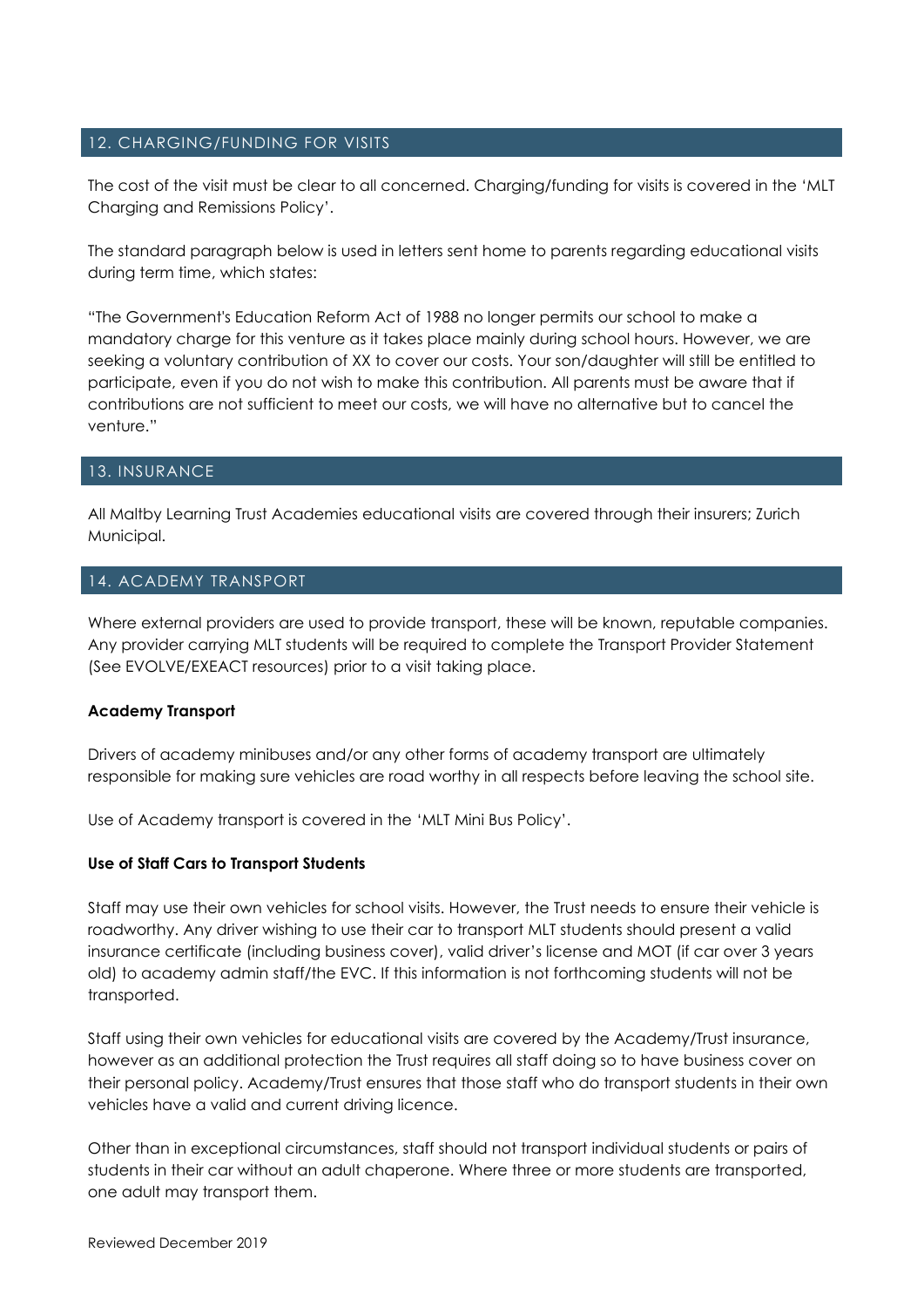Use of Academy transport is covered in the 'MLT Mini Bus Policy'.

#### 15. SWIMMING LESSONS

Where possible, academy students will use changing facilities which are separate from public changing areas. Students will be supervised by members of staff with due regard for safeguarding risks. There will be a minimum of two members of staff to accompany a class swimming, A specific risk assessment for swimming will be completed at the start of the programme and will take due regard of any SEND, medical and behavioural needs in each cohort. The specific risk assessment must also take account of the specific facility being used to deliver swimming and any supervisory/safeguarding implications of the individual arrangements in place.

#### 16. SPORTING FIXTURES

#### **One-Off Sporting Activities**

Where activities are not part of a regular fixture programme, a separate risk assessment should take place. This will consider the venue, and what supervision is required, changing arrangements (or whether students will leave school in appropriate kit) and transport. Where changing rooms at a venue are used, these should be separate from any public changing rooms and should be supervised by members of staff. There will typically be at least two members of staff accompanying students to sporting activities.

Details of events, equipment required, transport arrangements and timings will be communicated to parents who must sign (digitally or physically) to accept these arrangements prior to a student attending an event.

#### **Regular sporting activities**

A specific risk assessment for regular sporting fixtures will be completed at the start of the academic year. This will be kept under review for the whole year and adapted where needed. Authority for these regular sporting activities is provided by listing the sporting extended locality on the academy website (see appendix 1). Details of events, equipment required, transport arrangements and timings will be communicated to parents who must sign (digitally or physically) to accept these arrangements prior to a student attending the series of fixtures or season.

Where sporting activities take place after school, students may be dismissed to their parent's care and transported to the event by their parents. This is a private arrangement and falls outside school's risk assessment.

# 17. DISMISSAL OF STUDENTS AFTER EVENING ACTIVITIES

Students will always remain fully supervised by the class teacher/visit leader and an additional adult until an appropriate adult collects them – an adult/class teacher/visit leader should not be left in sole charge of a child or children, unless there are exceptional circumstances. Where a visit returns to school after school hours, a list of primary contacts should be taken on the visit by the visit leader to ensure that the parent of any child who has not been collected can be contacted.

Students above year 6, with specific permission authorised by their parent, may walk home alone.

# 18. MEDICATION ON EDUCATIONAL VISITS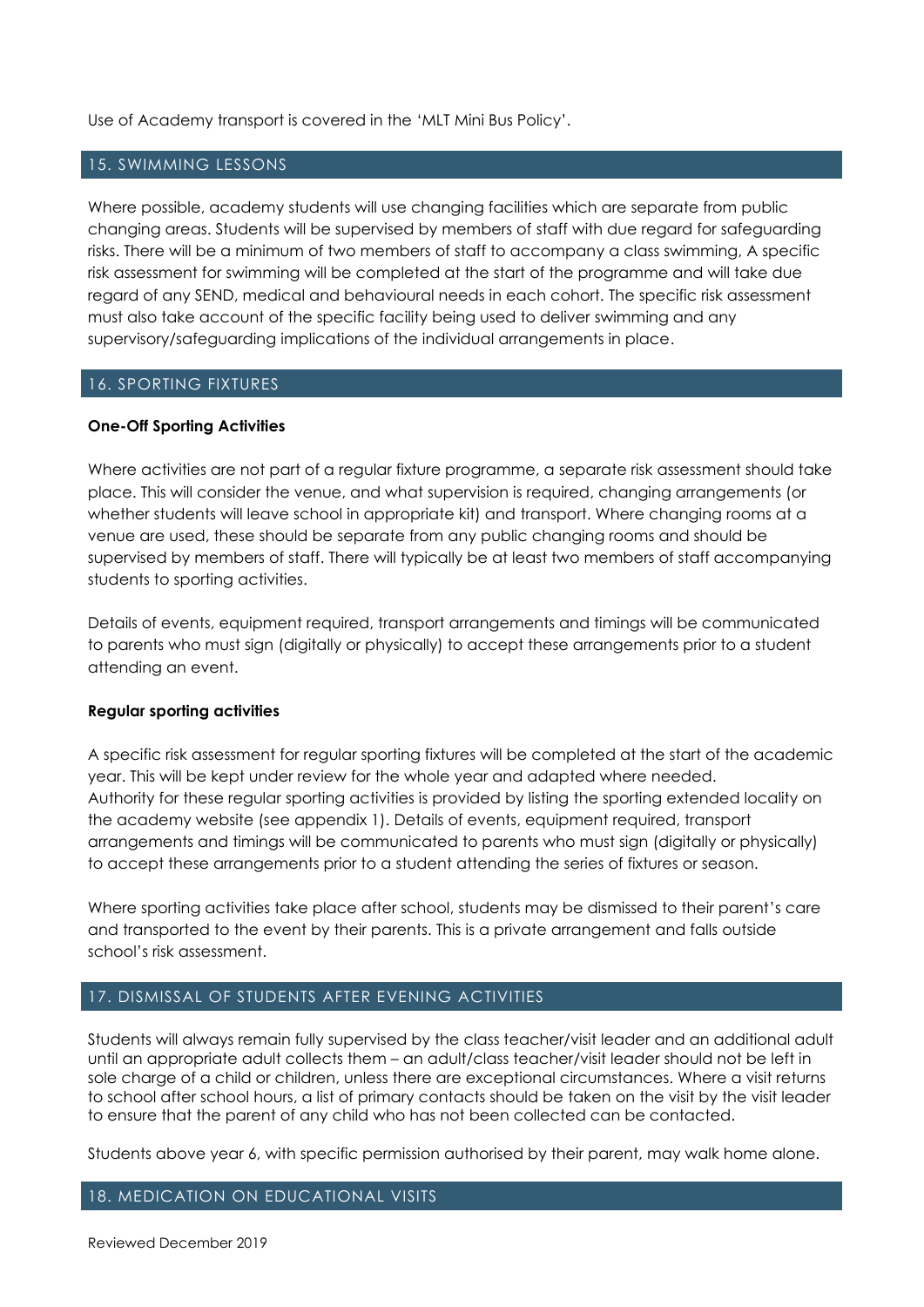The 'Administration of Medicines Policy' includes details of the procedure for administering and managing medicines on educational visits. This should be referred to for processes and procedures.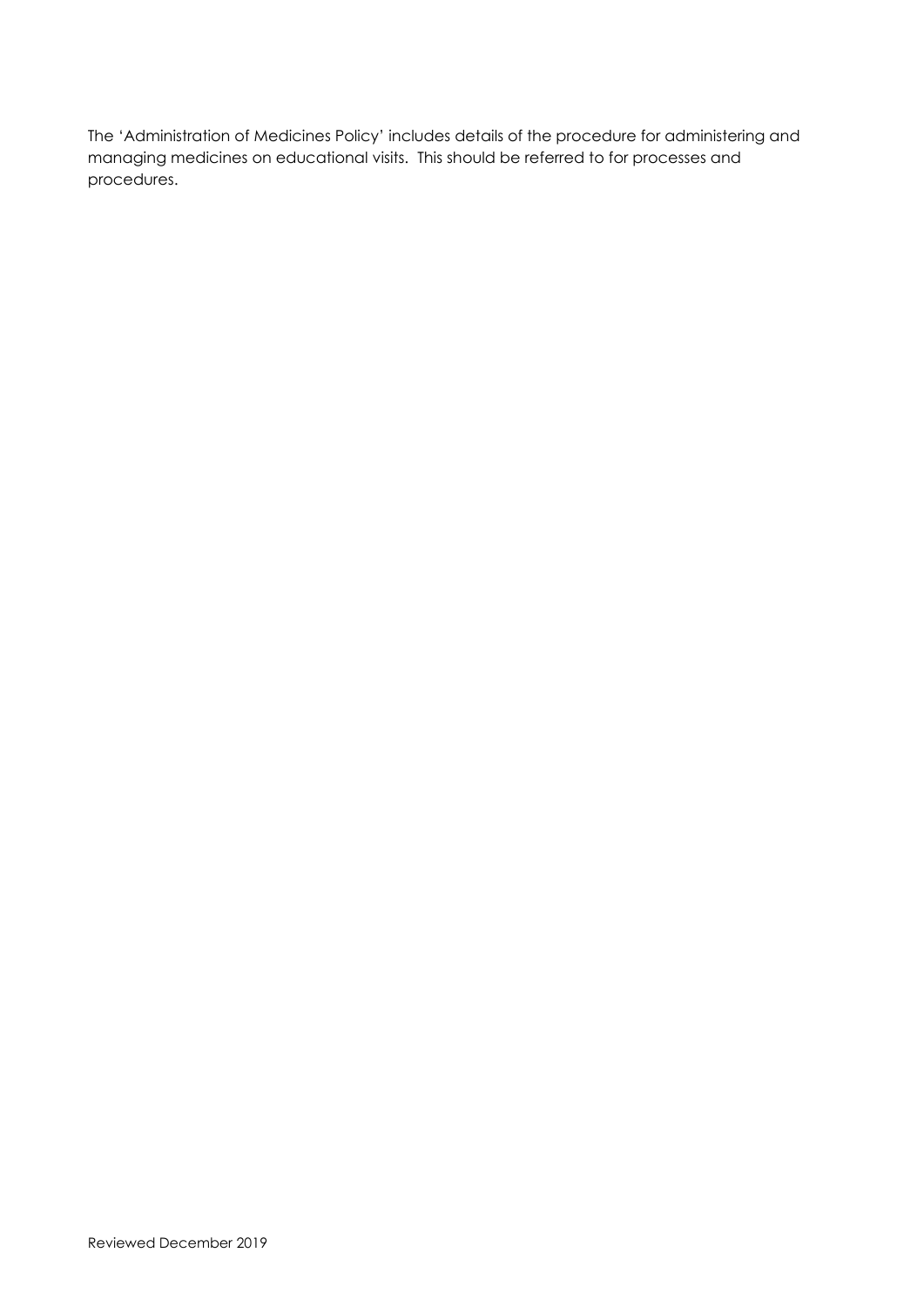# APPENDIX 1 – EXTENDED LEARNING LOCALITY

#### **Extended Learning Locally**

The MLT Educational Visits Policy requires that the following information is available to parents to provide blanket consent for identified activities within the extended learning locality.

#### **Boundaries and Map**

The boundaries of the locality are shown on the attached map. This area includes the following frequently used venues: *e.g.*

- *Stoneydown Park*
- *Stoneydown Library*
- *Hampden Pool and Leisure Centre*
- *The Concorde Shopping Mall*
- *Etc.*

We use this extended area on a regular basis for a variety of learning activities, and approved staff are allowed to operate in this area without completing the EVOLVE/EXEANT visit approval process, provided they follow the below Operating Procedure.

Sporting Extended Locality

- Maltby Schools
- Doncaster Schools
- Rotherham Schools

Operating Procedure for Extended Learning Locality

The following are potentially significant issues/hazards within our Extended Learning Locality:

- Road traffic
- Other people/members of the public/animals
- Losing a student
- Uneven surfaces and slips, trips and falls
- Weather conditions
- Activity specific issues when doing environmental fieldwork (nettles, brambles, rubbish etc)
- Etc add anything else specifically relating to your locality

These are managed by a combination of the following:

• The Principal, Vice Principal or EVC *(delete as necessary according to your circumstances)* must give verbal approval before a group leaves. *Not strictly necessary if you have clearly identified competent staff, and are confident in your operating procedure, and the fact that staff will follow it.*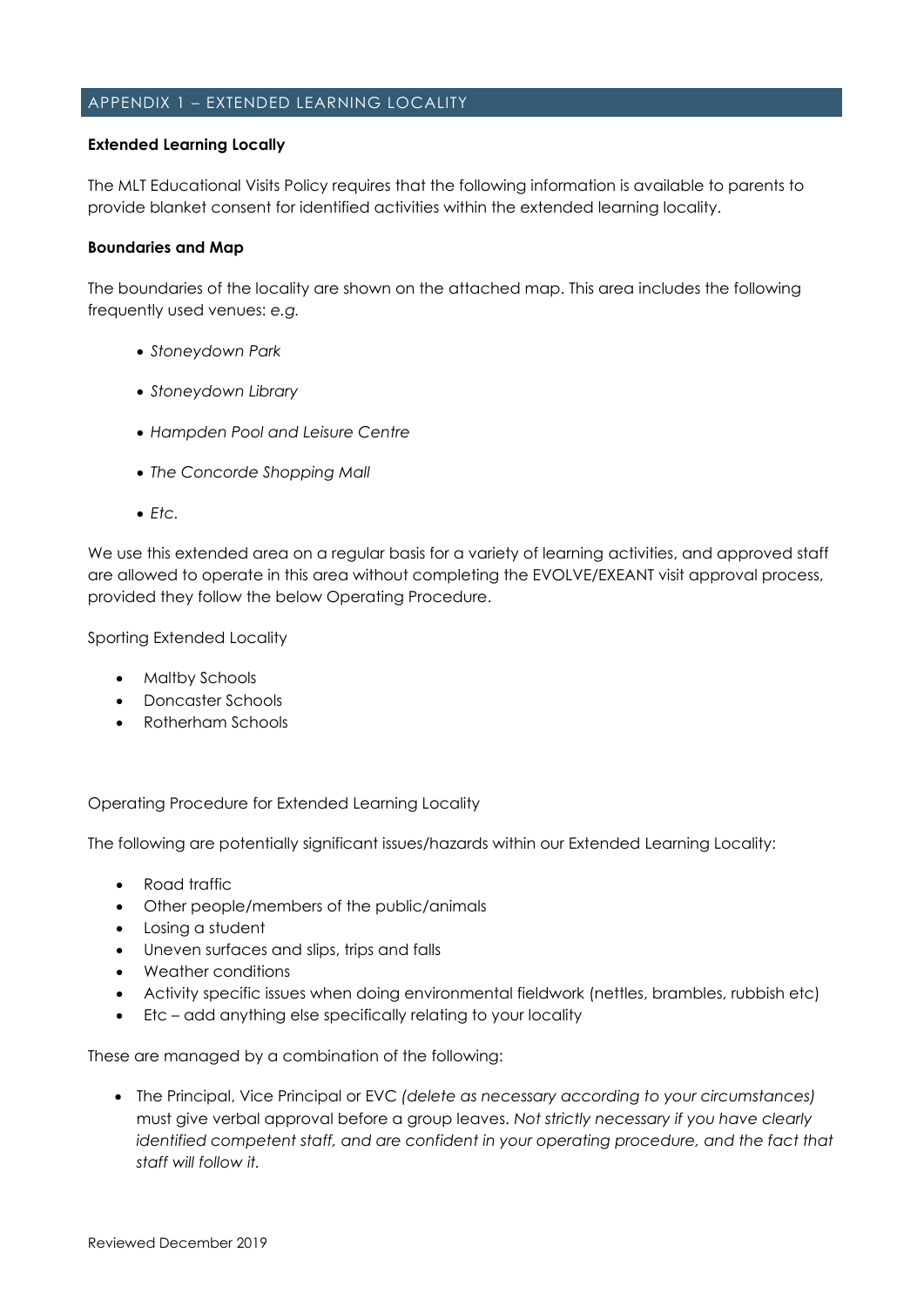- Only staff judged competent to supervise groups in this environment are approved. A current list of approved staff is maintained by the EVC and office.
- The concept and Operating Procedure of the 'Extended learning locality' is explained to all new parents when their child joins the school.
- There will normally be a minimum of two adults. *This statement is probably appropriate for all primary schools, although in benign locations it may be appropriate to relax it for year 6s. Decisions should be based on the area and the age / maturity of the students - the key determinant will always be 'what would the students do if the only adult collapsed?'*
- Staff are familiar with the area, including any 'no go areas', and have practiced appropriate group management techniques.
- Students have been trained and have practiced standard techniques for road crossings in a group. *For primary schools this is easy to do with some simple road markings in the playground – with a little practice this can become drilled and slick, as everyone knows what is going to happen.*
- Where appropriate, students are fully briefed on what to do if they become separated from the group. This needs a decision and will depend on the area you are in – return to school, *wait where they are, go to x and ask for help, etc).*
- All remotely supervised work in the extended learning locality is done in 'buddy' pairs as a minimum.
- Students' clothing and footwear is checked for appropriateness prior to leaving school.
- Staff are aware of any relevant student medical information and ensure that any required medication is available.
- Staff will deposit in the office a list of all students and staff, a proposed route, and an estimated time of return.
- A school mobile is taken with each group and the office have a note of the number.
- Appropriate personal protective equipment is taken when needed (eg gloves, goggles) *If you have a local issue, eg. with drug needles, etc, in any area, then you can mark that bit as no-go, or add here how you will educate the students to deal with it – it is their home after all, so they need to be able to cope with it!*
- Plus add any specifics relating to your local area e.g. 'when crossing Bimble Street, everyone must use the toucan crossing by Baguette the Bakers'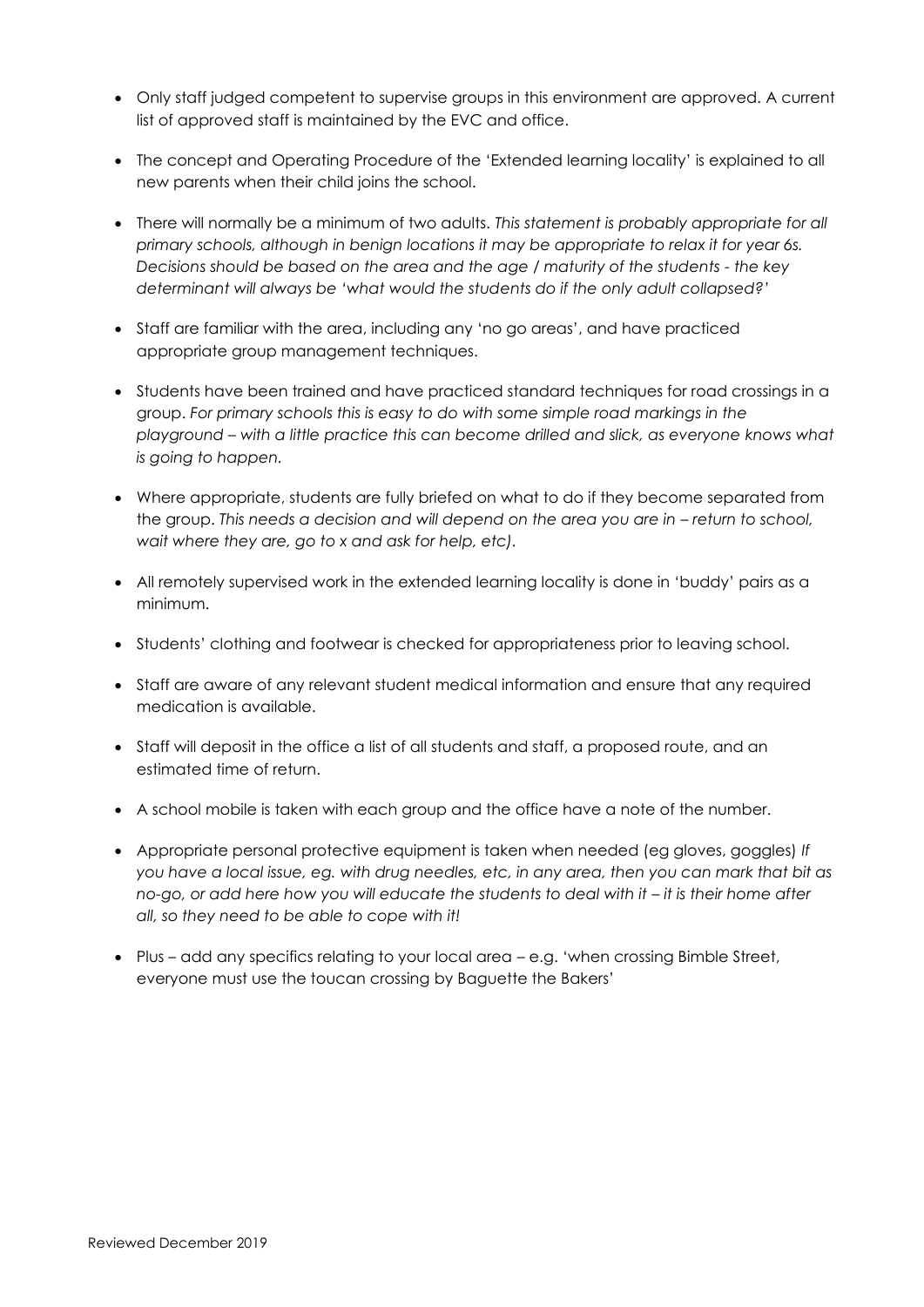#### APPENDIX 2 – EMERGENCY PROCEDURES

#### **Introduction**

The Academy's emergency response to an incident is based on the following key factors:

- There is always a nominated emergency base contact for any visit (during school hours this is the reception office).
- This nominated base contact will either be an experienced member of the senior leadership team, or will be able to contact an experienced senior manager at all times.
- For activities that take place during normal school hours, the visit leadership team will be aware of any relevant medical information for all participants, including staff.
- For activities that take place outside normal school hours, the visit leadership team and the emergency contact/s will be aware of any relevant medical information and emergency contact information for all participants, including staff.
- The visit leader/s and the base contact/s know to request support from the local authority in the event that an incident overwhelms the establishment's emergency response capability, involves serious injury or fatality, or where it is likely to attract media attention.
- For visits that take place outside the 'Extended Learning Locality', the visit leader will carry an emergency procedure reminder.
- This Emergency Procedure is tested through both desk top exercises and periodic scenario calls from visit leaders.

#### **General**

- 1. Teachers in charge of students during a visit have a duty of care to make sure that the students are safe and healthy. They also have a common law duty to act as a reasonably prudent parent would. Teachers should not hesitate to act in an emergency and to take life-saving action in an extreme situation.
- 2. Emergency procedures are an essential part of planning a school visit
- 3. If an accident happens, the priorities are to;
	- assess the situation;
	- safeguard the uninjured members of the group;
	- attend to the casualty;
	- inform the emergency services and everyone who needs to know of the incident.

#### **Who will take charge in an emergency?**

- 1. **The group leader** would usually take charge in an emergency and would need to ensure that emergency procedures are in place and that back up cover is arranged. The group leader should liaise with the representative of the tour operator if one is being used.
- 2. **Pre-arranged school home contact.** The school contact's main responsibility is to link the group with the school, the parents and the LA (where appropriate), and to provide assistance as necessary. The named person should have all the necessary information about the visit. Emergency procedures framework All those involved in the school trip, including supervisors, students and their parents, should be informed of who will take charge in an emergency, the named back up cover and what they are expected to do in an emergency.

#### **Emergency procedures framework during the visit**

If an emergency occurs on a school visit, the school's emergency response will be based on the following key factors: establish the nature and extent of the emergency as quickly as possible;

- Ensure that all the group are safe and looked after;
- Establish the names of any casualties and get immediate medical attention for them;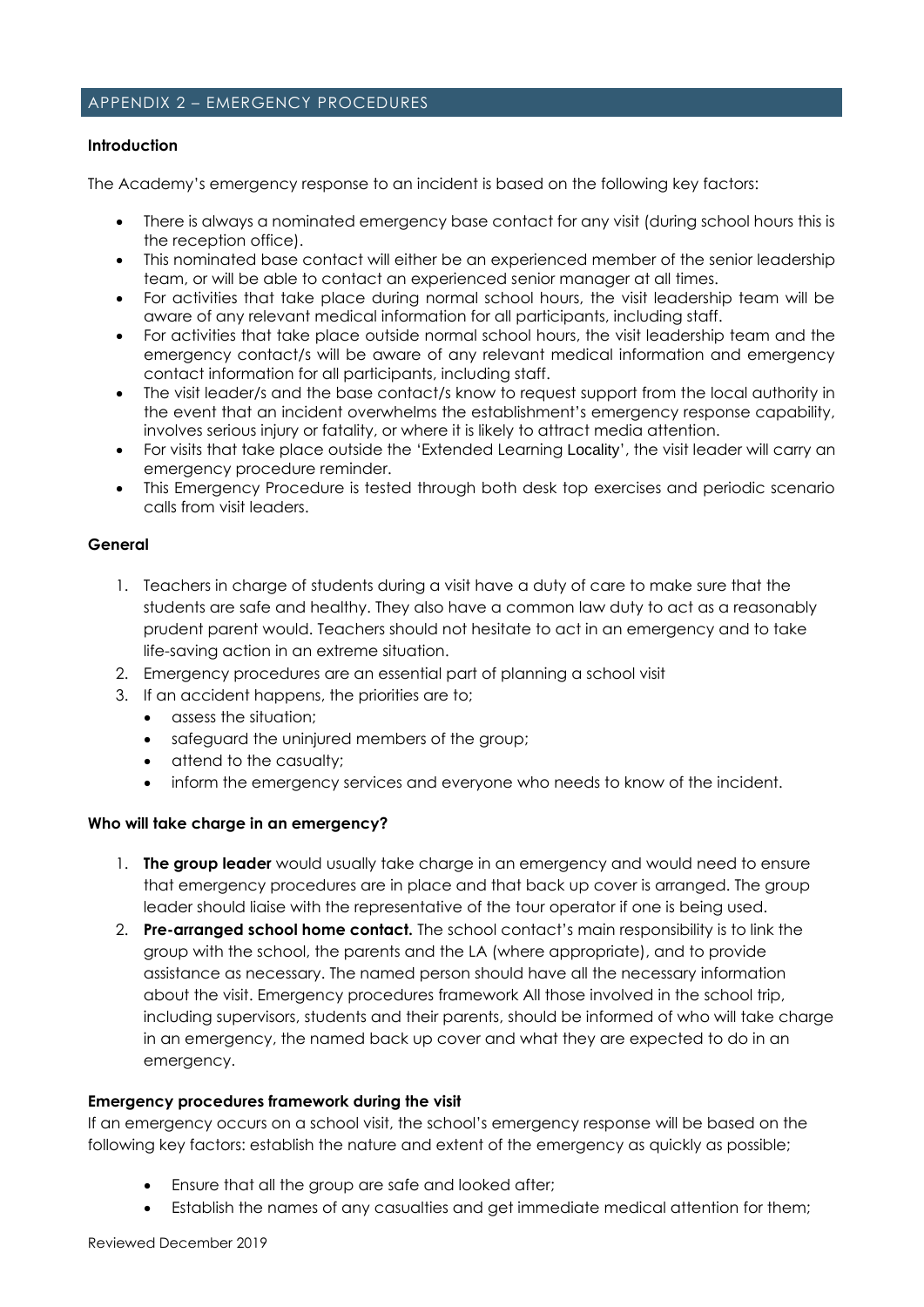- Ensure that all group members who need to know are aware of the incident and that all group members are following the emergency procedures;
- Ensure that a teacher accompanies casualties to hospital and that the rest of the group are adequately supervised at all times and kept together;
- Notify the police if necessary;
- Notify the British Embassy/Consulate if an emergency occurs abroad;
- Inform the school contact. The school contact number should be accessible at all times during the visit;
- Details of the incident to pass on to the school should include: nature, date and time of incident; location of incident; names of casualties and details of their injuries; names of others involved so that parents can be reassured; action taken so far; action yet to be taken (and by whom);
- Notify insurers, especially if medical assistance is required (this may be done by the school contact);
- Notify the provider/tour operator (this may be done by the school contact);
- ascertain telephone numbers for future calls.
- Mobile phones, though useful, are subject to technical difficulties, and should not replace usual communication procedures;
- Write down accurately and as soon as possible all relevant facts and witness details and preserve any vital evidence;
- Keep a written account of all events, times and contacts after the incident;
- Complete an accident report form as soon as possible. Contact HSE or local authority inspector, if appropriate;
- No-one in the group should speak to the media.
- Names of those involved in the incident should not be given to the media as this could cause distress to their families. Media enquiries should be referred to a designated media contact in the home area;
- No-one in the group should discuss legal liability with other parties.

# **Emergency procedures framework for school base**

- 1. Prior to the visit, the name and school and home telephone numbers of a school contact should be identified. It is advisable to arrange a second school contact as a reserve. Principals and group leader should bear in mind that the contact lines may become busy in the event of an incident and that alternative numbers to ring would be useful.
- 2. The main factors for the school contact to consider include:
	- Ensuring that the group leader is in control of the emergency and establishing if any assistance is required from the school base;
	- Contacting parents. Details of parents' contact numbers need to be available at all times while the group is on the visit. The school contact should act as a link between the group and parents. Parents should be kept as well informed as possible at all stages of the emergency;
	- Liaison with LA and/or governance committee. The school contact should act as a link between the group and LA and/or chair of governors and arrange for the group to receive assistance, if necessary;
	- Liaison with media contact. If a serious incident occurs, the school contact should liaise with the designated media contact as soon as possible;
	- The reporting of the incident using appropriate forms, if necessary. Some incidents are reportable under the Reporting of Injuries, Diseases and Dangerous Occurrences Regulations 1995 (RIDDOR).

# **Media contact**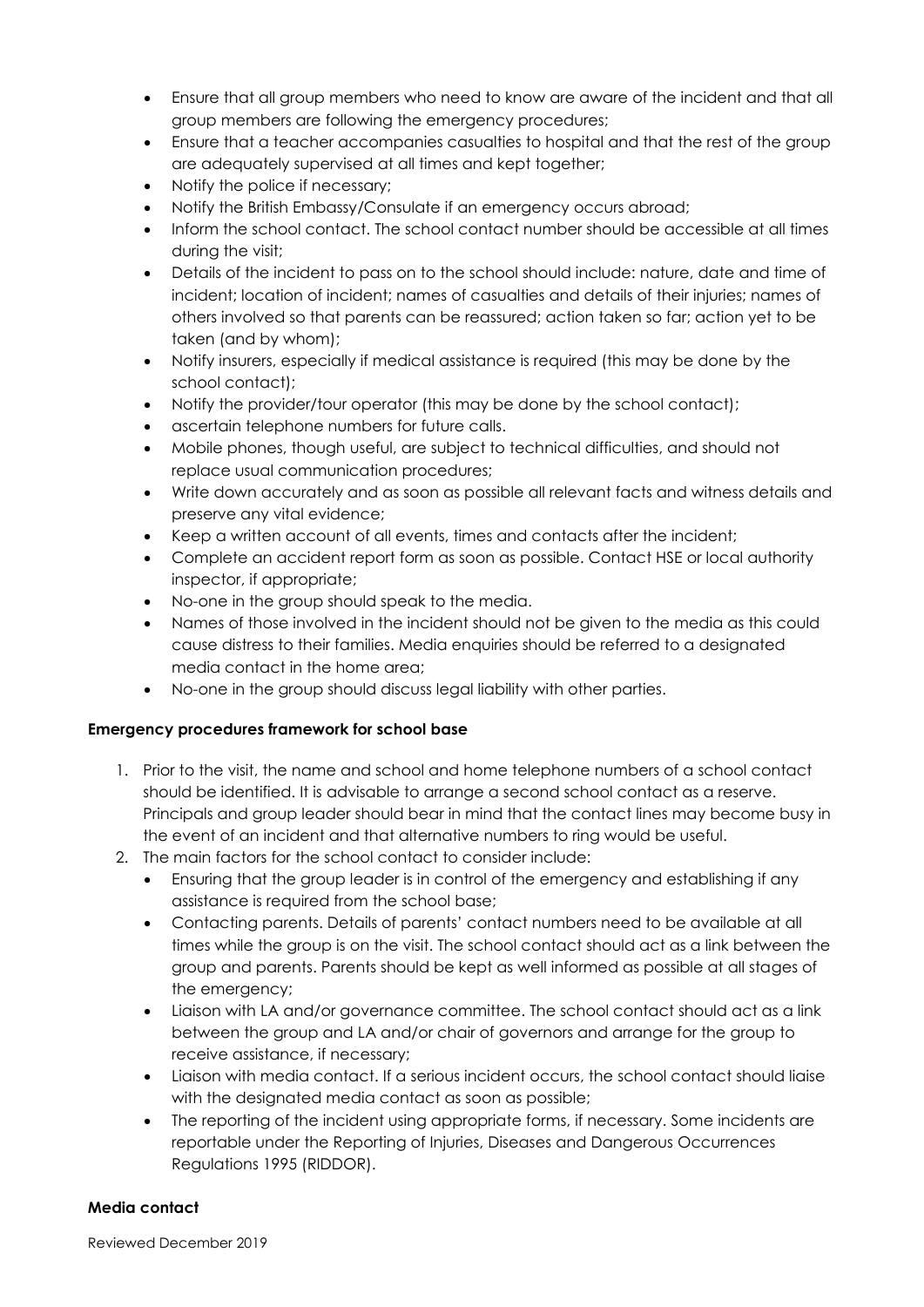LAs usually have a designated person to deal with media enquiries for schools. The media contact should liaise with the school contact, the group leader and, where appropriate, the emergency services. In the event of an emergency all media enquiries should be referred to the media contact. The name of any casualty should not be given to the media.

# **After a serious incident**

It is not always possible to assess whether group members not injured or directly involved in the incident have been traumatised or whether other students or staff in the school have been affected. In some cases, reactions do not surface immediately. Schools in this situation have sometimes found it helpful to contact local community support services and to seek professional advice on how to help individuals and the school as a whole cope with the effects of a tragedy.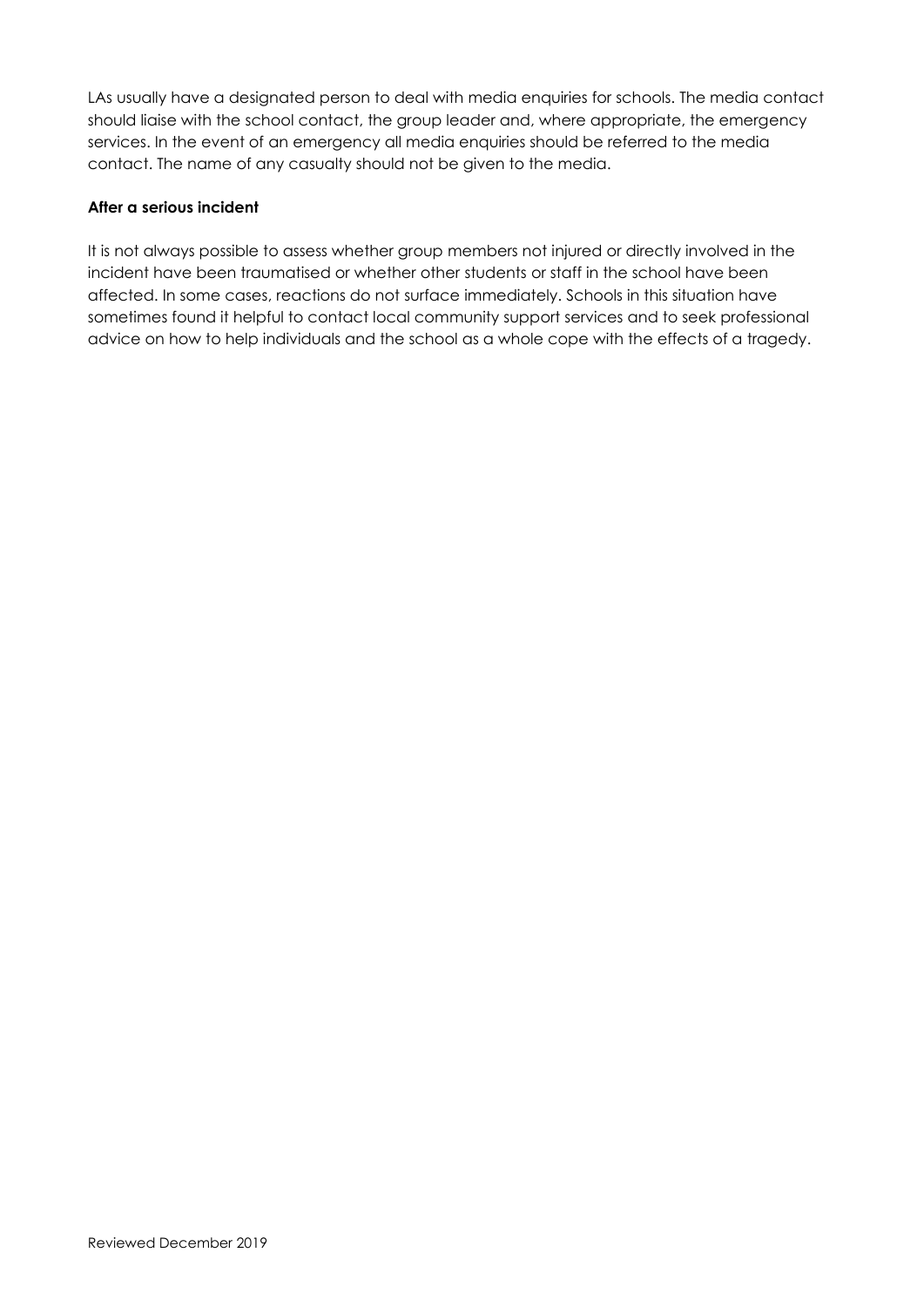# APPENDIX 3 – VISIT LEADER CHECKLIST

| <b>Basic Checks for All Visits</b> | <b>Actions</b>                                                                                         |
|------------------------------------|--------------------------------------------------------------------------------------------------------|
| Visit aims                         | Establish visit aims, discuss with staff and students                                                  |
| Notification on<br>EVOLVE/EXEANT   | Start entering the visit information on EVOLVE/EXEANT as soon as<br>possible                           |
| Pre-visit of venue                 | This should normally be done to inform the risk assessment                                             |
| Programme                          | Schedule, worksheets, route cards                                                                      |
| <b>LEA Guidelines</b>              | <b>Read LEA 146 Educational Visit Guidelines</b>                                                       |
| Leader Competence*                 | Appropriate numbers for group, qualifications,<br>experience                                           |
| Risk assessments*                  | Generic/specific assessments for each activity/venue                                                   |
| Planning                           | Provide detailed plan to EVC and line manager                                                          |
| Complete EVOLVE/EXEANT *           | Complete the EVOLVE/EXEANT submission and submit to your<br>EVC.                                       |
| Supervision                        | Organisation of who, what, where, when                                                                 |
| <b>Staff Briefing</b>              | Objectives, individual responsibilities                                                                |
| Student Briefing                   | Objectives, code of conduct, schedules                                                                 |
| Parental Approval*                 | May be general for local work or specific for special visits -<br>consent needs to be informed         |
| <b>Medical Problems</b>            | Allergies, illness, disabilities                                                                       |
| First Aid*                         | Emergency aider, appropriate first aid kit(s)                                                          |
| Insurance                          | If required – complete relevant forms<br>Check indemnities and disclaimers with RMBC Insurance Section |
| List of Students                   | Include medical problems and possibly home telephone                                                   |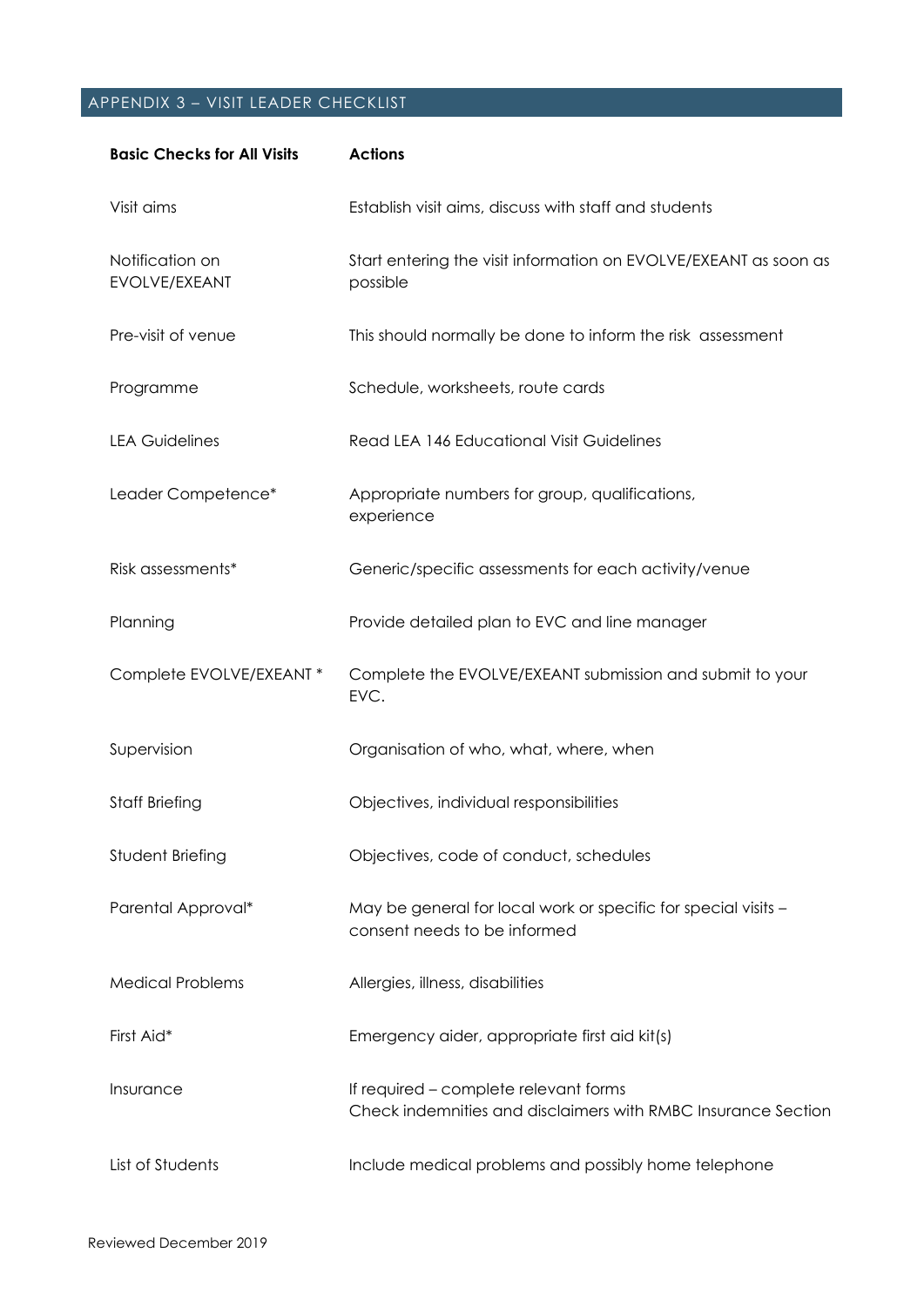# **Additional Items for Journeys with Transport**

| Kit lists              | Clothing and equipment for students, leaders, assistants, party |
|------------------------|-----------------------------------------------------------------|
| Bank A/C               | Do not use own private a/c                                      |
| Transport              | Booking, times, costs, venue, pickup, route if appropriate      |
| <b>Drivers</b>         | Rotherham approved status                                       |
| <b>Travel Sickness</b> | Tablets (before), cleaning materials, seating                   |
| Food                   | Meals, snacks, inform kitchen as appropriate, diets             |

# **Additional Items for Residential Visits**

| Parents' Meeting          | Pictures, maps, reassurance, work plan, cost, travel |
|---------------------------|------------------------------------------------------|
| <b>Diets</b>              | Religious, health, allergy and commitment diets      |
| Students personal details | Telephone, address, age, parent/guardian, doctor     |
| Liaise with accommodation | Objectives, expectations, difficulties               |
| <b>Emergency Contacts</b> | 24hr - Several to ensure full cover                  |
| Pocket Money              | Care of money/valuables, school bank                 |

# **Additional Items for Travel Abroad**